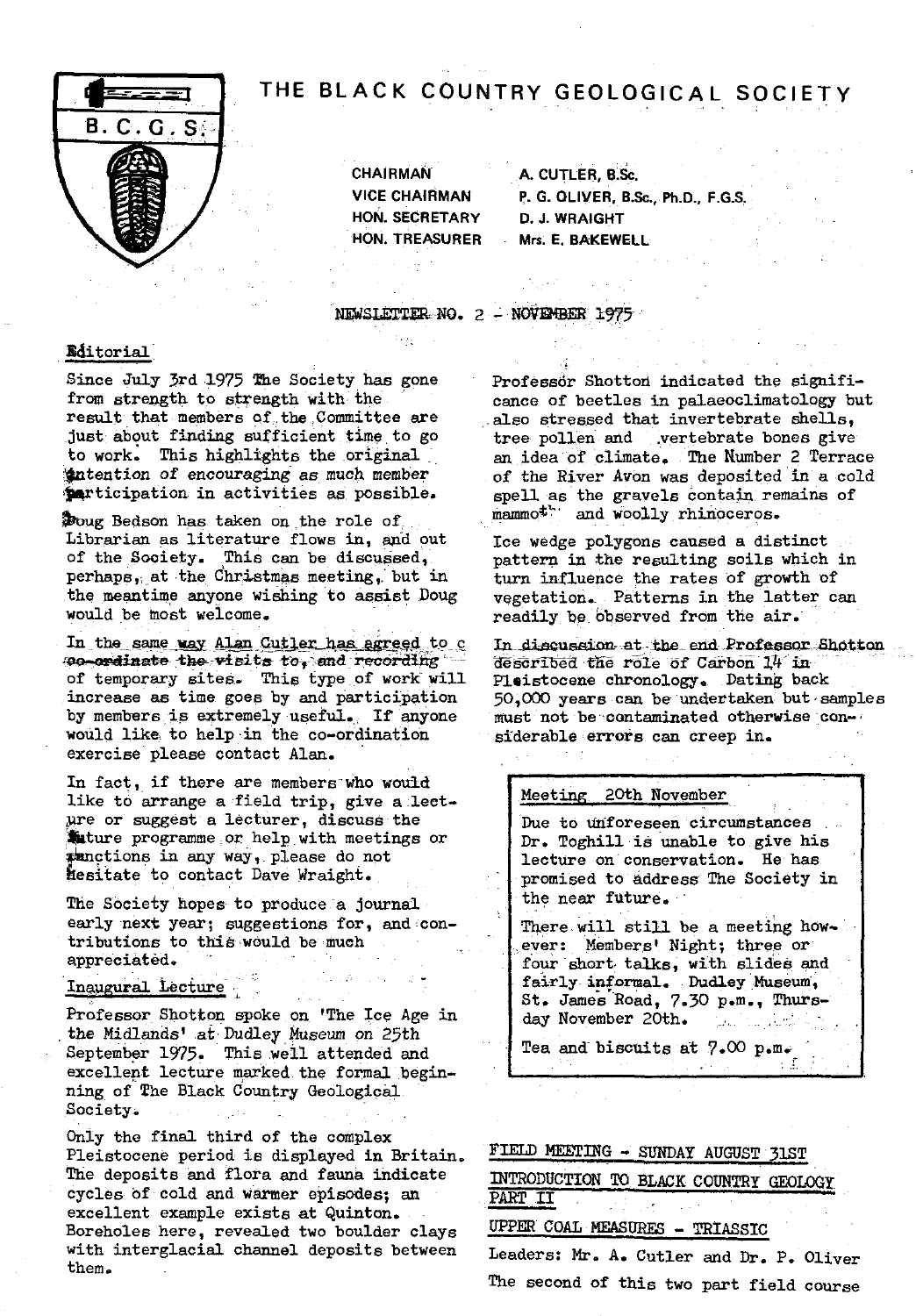continued the *Fbory* of Black Country gec. logical history from the Middle Coal. Measures times seen at Saltwells on the first meeting. After assembling as usual at Dudley Museum the party travelled to the first site of the day adjacent to Duports Ltd, at Tividale, where an old marl hole showing good exposures of the Etruria Marl is situated.

Mr. Cutler described the Etruria Marl, the lowest member of the Upper Coal Measures group; and the conditions' believed to be pervading at the time of deposition. Several members found fossil plants although they were generally of a fragmentary nature.

The party then moved off towards Rowley to visit the Basalt quarry at Allsops Hill. Dr. Oliver described this location and members were able to see fine examples of columnar jointing, spheroidal weathering and a raft of Etruria Marl in which group the Basalt is intrusive.

After lunch the party travelled to be found lepipodendron, non-marine<br>Halesowen where Mr. Cutler described the lamellibranchs and fish fragments. Halesowen where Mr. Cutler described the lamellibranchs and fish fragments.<br>Exposure of Halesowen beds in the road- (Identified by Professor F. W. Shot works/subway adjacent to the Grammar School. This was a good example of a typical temporary exposure at which members Hangous metamorphic and sedimentary rocks<br>were able to inspect several of the litho- examples of fish and plant life, thermal were able to inspect several of the litho- sexamples of fish and plant life, there<br>logical variations in the group. Some metamorphism and weathering features. logical variations in the group. Some<br>fossils mainly pithcasts were found but a single specimen of an unidentified bivalve site. Perhaps members in Walsall could could a low the site of the sit<br>(lamellibranche) was also discovered have a word with their local Councillors. (lamellibranchs) was also discovered.

The last locality of the day was the pld Book Review quarries at Queslett Road, Great Barr, Terry Bond quarries at Queslett :Road,-Grant Barr ., **... Terry** Bond.takes on the role **of 'Book** Beds-was described by Dr. Oliver. The 'jump' from the **Halesowen beds** to the Triassic period represented a great period and the Wye Valley", by W. Dreghorn,<br>of time but provided an appropriate ending published by David & Charles, 1968, \$270 of time but provided an appropriate ending to the field meeting as the Triassic is the youngest of the solid formations which - and explains clearly to the amateur<br>can be seen in the Black Country, contrast. Beologist the structure of the area. can be seen in the Black Country, contrast-<br>ing with the oldest the Combrian, seen at by means of a series of 10 chapters each ing with the oldest, the Cambrian, seen at by means of a series of 10 chapters each Rubery on the first meeting.

Grid Ref. 993 994 Sheet 139 (Birmingham)

Leader: Dr. P. G. Oliver

This quarry. is approached **from the** Bentley Quarry Works at the bend in Bentley Lane, Walsall. The quarry was originally excavated for roadstone but now provides excellent exposures of the features of a dolerite 'sill.`

The southern part of the quarry is overgrown and is used for biological field work. The track **leads** northwards to the main quarry.

The eastern part of the quarry shows the typical features of dolerite including jointing and spheroidal weathering. The rocks at the top of the section are much finer grained than the lower,ones. Polygonal jointing can also be seen but thi**s** is better displayed in the northern face of the quarry where there are a few short columns.

A ramp leads to the upper level and to the west of this are some very good examples of spheroidal weathering. This upper level represents the top of the sill and the junction with the overlying bhales'is clearly exposed. Coal Measure shales show signs of baking and veining at various places around the quarry.

There is evidence of ironstone working the top level and also at this level can (Identified by Professor F. W. Shotton).

The quarry is of great value displaying igneous metamorphic and sedimentary rocks Every effort must be made to preserve the site. Perhaps members in Walsall could

Critic' with the following review:

"Geology Explained in the Forest of D does what you would expect; it describes and explains clearly to the amateur dealing with a specific area, the Author takes the reader on field **study tours** Pouk Hill Quarry

-

The text is detailed well enough for Dave Wraight has written up the events of enthusiasts without being too technical, the field meeting, September 14th 1975.  $\frac{1}{2}$  a glossary of terms is provided, to assi a glossary of terms is provided, to assist<br>newer geologists. A particularly attractive feature of the book is the many pictorial sketches of the locations teken• .from.convenient vantage points **in** the area. Thi**s.** enables the reader more easily to understand the text and receive an excellent grounding in geomorphology at the same time.

端额的过去式和过去分词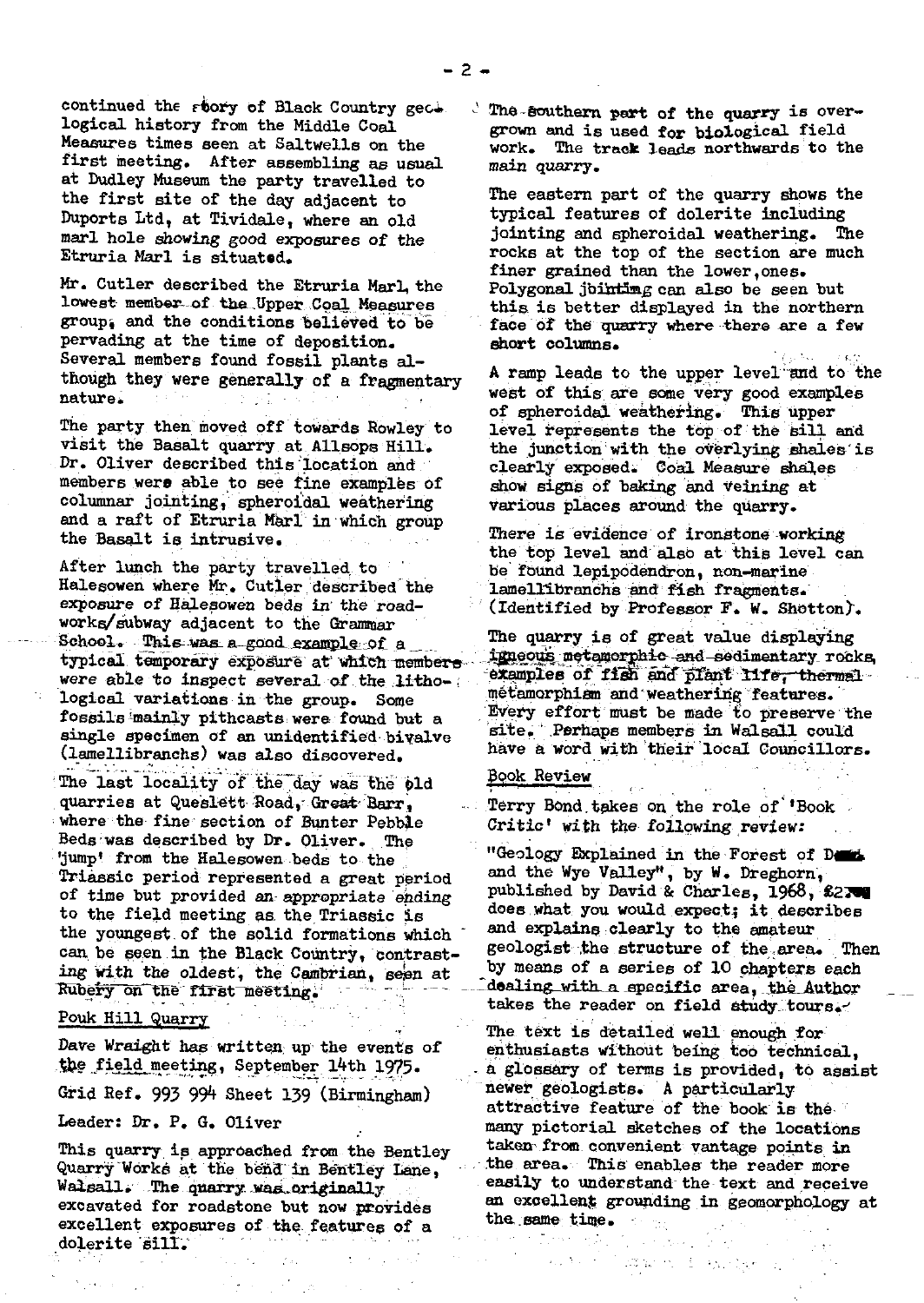Used in conjunction with the-O.S. map and a comfortable pair of walking shoes readers will find themselves attracted time and time again to this varied, compact part of the country.

### Booklist

Doug Bedson has suggested some further reading:-

| ELEMENT OF PALAEONTOLOGY R.M. Black £4.25      |                      |
|------------------------------------------------|----------------------|
| FIELD GUIDE TO ROCKS AND<br><b>MINERALS</b>    | $F.M.$ Pough $£1.75$ |
| <b>OUTLINE OF HISTORICAL</b><br><b>GEOLOGY</b> | A.K. Wells £2.20     |
| ANCIENT ENVIRONMENTS                           | £1.25<br>Laporte     |
| READING GEOLOGICAL MAPS                        | Bradshaw & Jarman    |

### **Forthcoming Events**

Wednesday December 10th; Wine, Cheese and Rocks. The Society's first Christmas 'get together'. An informal evening when members can display their collections. St. Mary's Church Hall, High Street, Kingswinford. 8.00-10.30 p.m. Tickets £1.50.

January 22nd. Basil Poole of Johnson Poole and Bloomer will talk on 'The Thick Coal'. We are indeed honoured that such a respected mining engineer has agreed to lecture to The Society. Dudley Museum 7.45 p.m. Tea and biscuits 7.15 p.m.

February 19th. 'The Documentation of Geological Sites' by various speakers. The role of The Society in recording and conservation both locally and nationally. Dudley Museum. 7.45 p.m. Tea and biscuits -7.15 p.m.

March 14th. Field Trip - Telford (Coal Measures) and Ironbridge (Industrial Archaeology). Meet at Dudley Museum 9.30 a.m. If there is sufficient support transport-will-be by coach. Bring a packed lunch.

April 29th. Annual General Meeting. The first **of** many we hope. A session **of** slides will follow.

### Who and Where

Alan Cutler (Chairman) 21 Primrose Hill, Wordsley, Stourbridge. Telephone No. Brierley Hill 77865.

Dave Wraight (Hon. Secretary) 437 Parkfield Road, Wolverhampton. Telephone No. Bilston 46717.

Eileen Bakewell (Hon. Treasurer) 38 Coldstream Drive, Wordsley. Telephone No. Kingswinford 79589.

Doug Bedson (Librarian). 114 Tudor Street, Birmingham B18 4DQ. Telephone No. o21-455-01\$6.

Other Committee members: Pete Oliver, Margaret Oliver and Terry Bond.

Please telephone before 10 p.m.

Field Meeting -Sunday **19th** October ....\_... The Forest of Dean

### Leader: Dr. P. G. Oliver

A packed coach arrived at Kerne Bridge on a bright and sunny day to observe the Brownstones (Lower Old Red Sandstone) at first hand. A continuation of the successin was seen at Symonds Tat Rock where the Quartz Conglomerate of the Upper O.R.S. could be seen on Huntsham Hill and the Lower Dolomite of the Carboniferous Limestone Series outcropped. At this locality the influence of the Pleistocene glaciation in the geomorphological glaciation in the geomorphological<br>evolution of the area was explained.

In the afternoon an interesting exposure on the south eastern edge of the geological basin was visited. Here the Cal Dasin was visited. Here the Company of the Company of the Company of the Company of the Company of the Company of the Company of the Company of the Company of the Company of the Company of the Company of the Company of rests unconformably on the Carboniferous Limestone.

At Bixhead Slade the Pennant Sandstone was seen and a few specimens of haematite were collected. Iron are was a significant mineral in The Forest of Dean and was mined mainly from the Crease Limestone particularly on the western limb of the syncline. Mining was more difficult in the east where the dip was steep.

## Halesowen Beds, A458 Roadworks, Halesowen

As a result of co-operation between the  $C$ County Councils of West Midlands and Hereford & Worcester, and The Society, it seems likely that this exposure will now be permanent.

A scheme bf landscaping, making use of bedding planes, joints and variations in lithology, was suggested to the County Councils. The latter have been asked that members of The Society are present in the near future to advipe the contractors during operations,